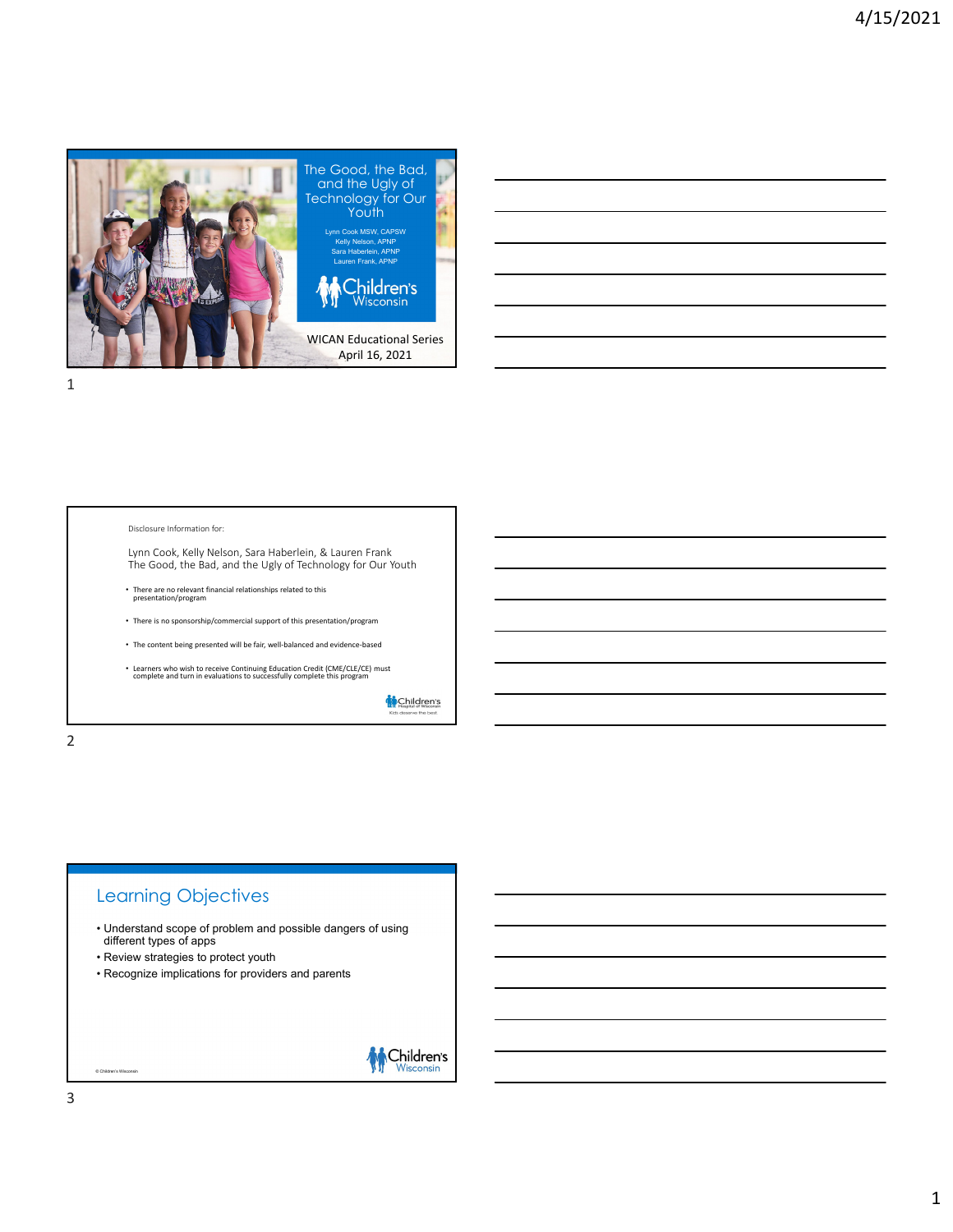#### **Purpose**

© Children's Wisconsin

• To explore the impact of advancing technology and increased access of technology/internet on today's youth and how the technological evolution has changed what child sexual abuse may look like.



**M** Children's

4

#### Scope of the Problem

- Popular Culture
- Public is the default, privacy takes effort
- Evolution of the expectation of privacy
- Going viral
- "Tastemakers"
- Ideas can travel in an instant
- The Path of Least Resistance
- 

© Children's Wisconsin

• Accessibility • Consolidation of recording, publishing, distributing tools



5



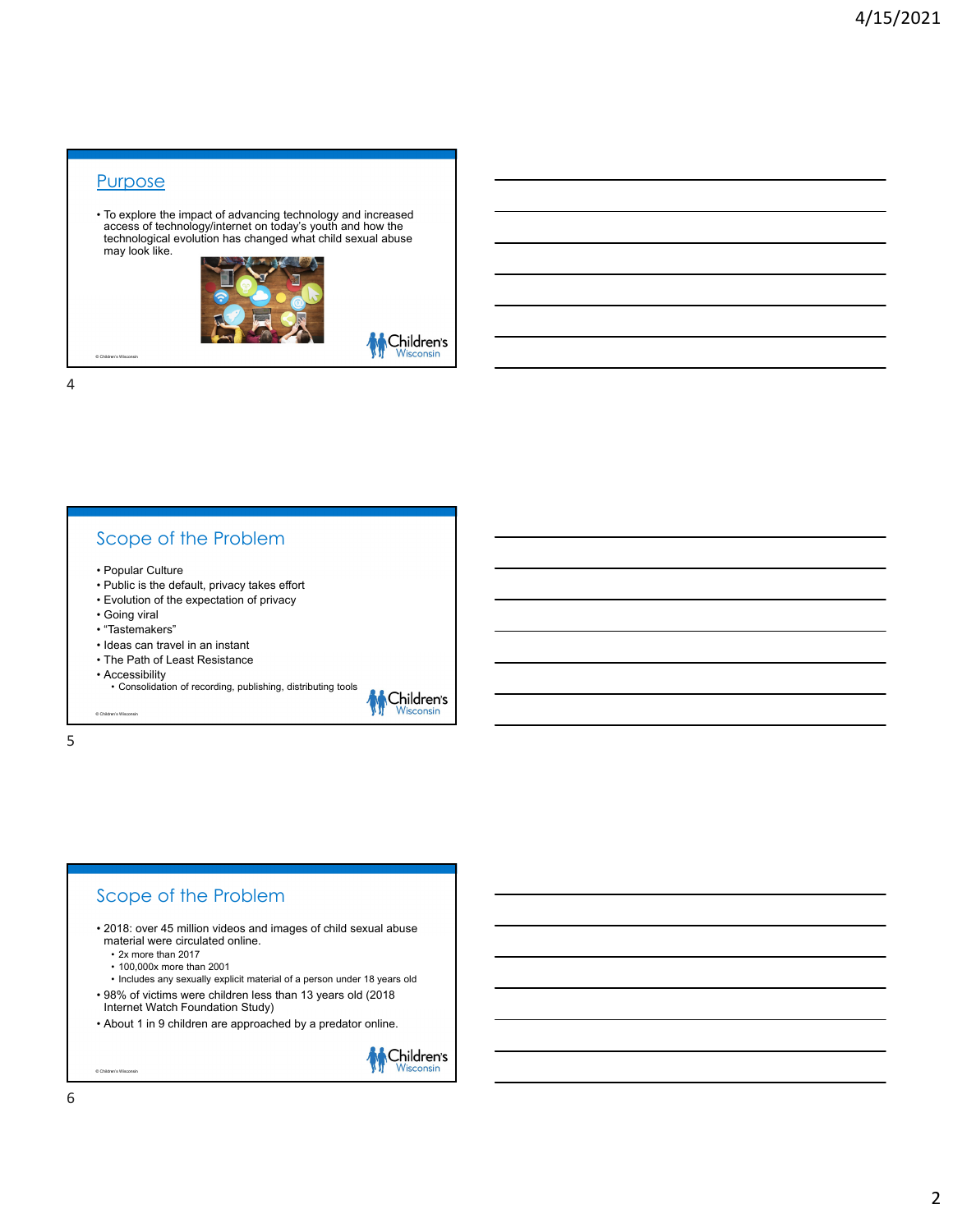## Scope of the Problem

• Usage:

• In 2019: 13-18 year old American teens spent an average of **7 hours and 22 minutes a day** using entertainment screen media



© Children's Wisconsin

- Average age of first phone: 7 years old By 11 years old, 90% had their own device
- Cyberbullying:
	- 1 in 3 children report being cyberbullied • 70% of children report they have cyberbullied someone<br>
	online

7

#### Impact of Living Virtually

- All technology can be used as tools and weapons
- Ideas communicated through images
- Sexting as the new social currency
- Decentralized means of Influence
- Anonymity
- Empathy

© Children's Wisconsin

8

Children's

# Types of Victimization and Exploitation

- Cyberbullying Sexploitation
- Non-Consensual pornography distribution or "revenge porn"
- Child Pornography
- Catphishing
- Doxing • Hacking
- 

- Using a computerized device to commit a sex crime • Grooming
- Voyeurism/Invasion of Privacy
- Trafficking and Sexual Exploitation

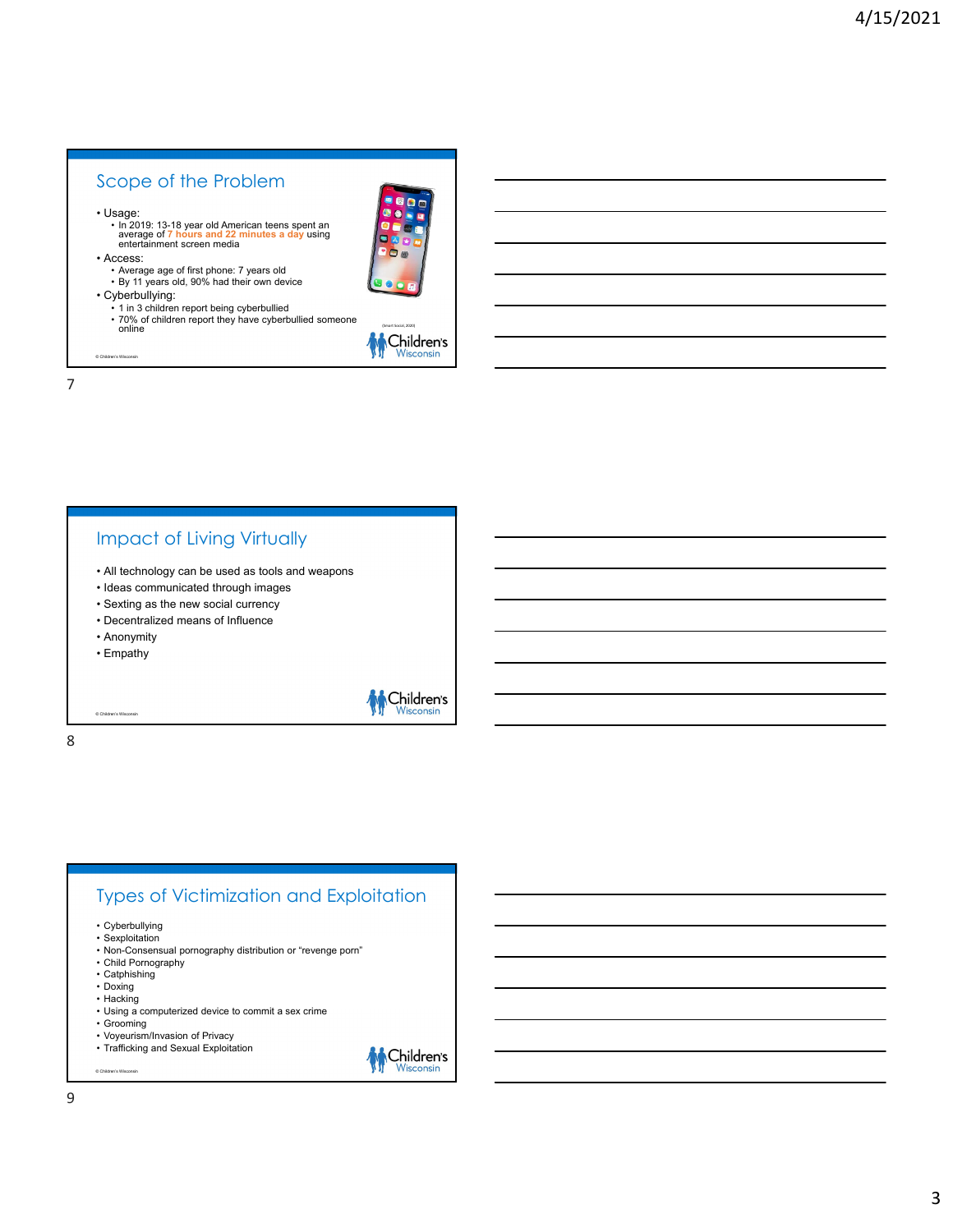## How the Internet is Used by Sex **Offenders**

- Build rapport Synchronize interests with the child
- Build trust

© Children's Wisconsin

- Supportive, always agrees with child
- Test the child or normalize(slowly introduce sexual content)
	- Games, advice, fantasy Our pornified culture does a lot of this grooming for offenders Disney and Cartoon Pornography
		-
		- Anime GTA/Minecraft Avatars
- Continuously assess child's vulnerabilities, responsiveness, and risk taking potential

10

### Impact of the Pandemic



- Increased access to technology and the internet. National Center for Missing and Exploited Children report a **106% increase** in exploitation findings for the month of March 2020 (during pandemic) versus 2019
- $\cdot$  Virtual school  $\rightarrow$  chrome books for most children.
- Able to evade firewalls. Some require parents to set up security settings that may be confusing/difficult to figure out and doesn't get completed
- Decreased supervision
- Parents are working. Using technology/internet as a "break" in the<br>day. Unsupervised school time while parent may be simultaneously<br>working from home

11

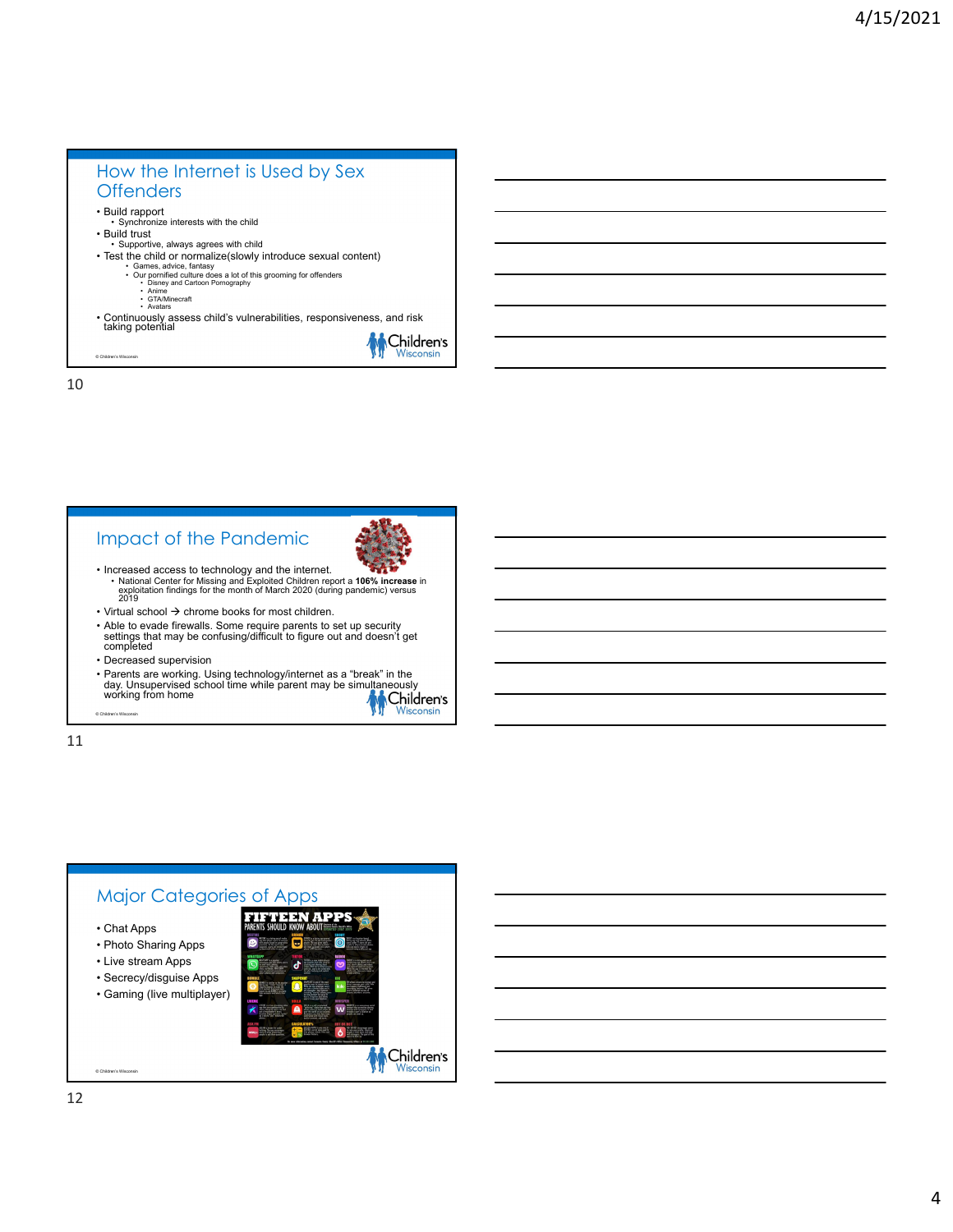



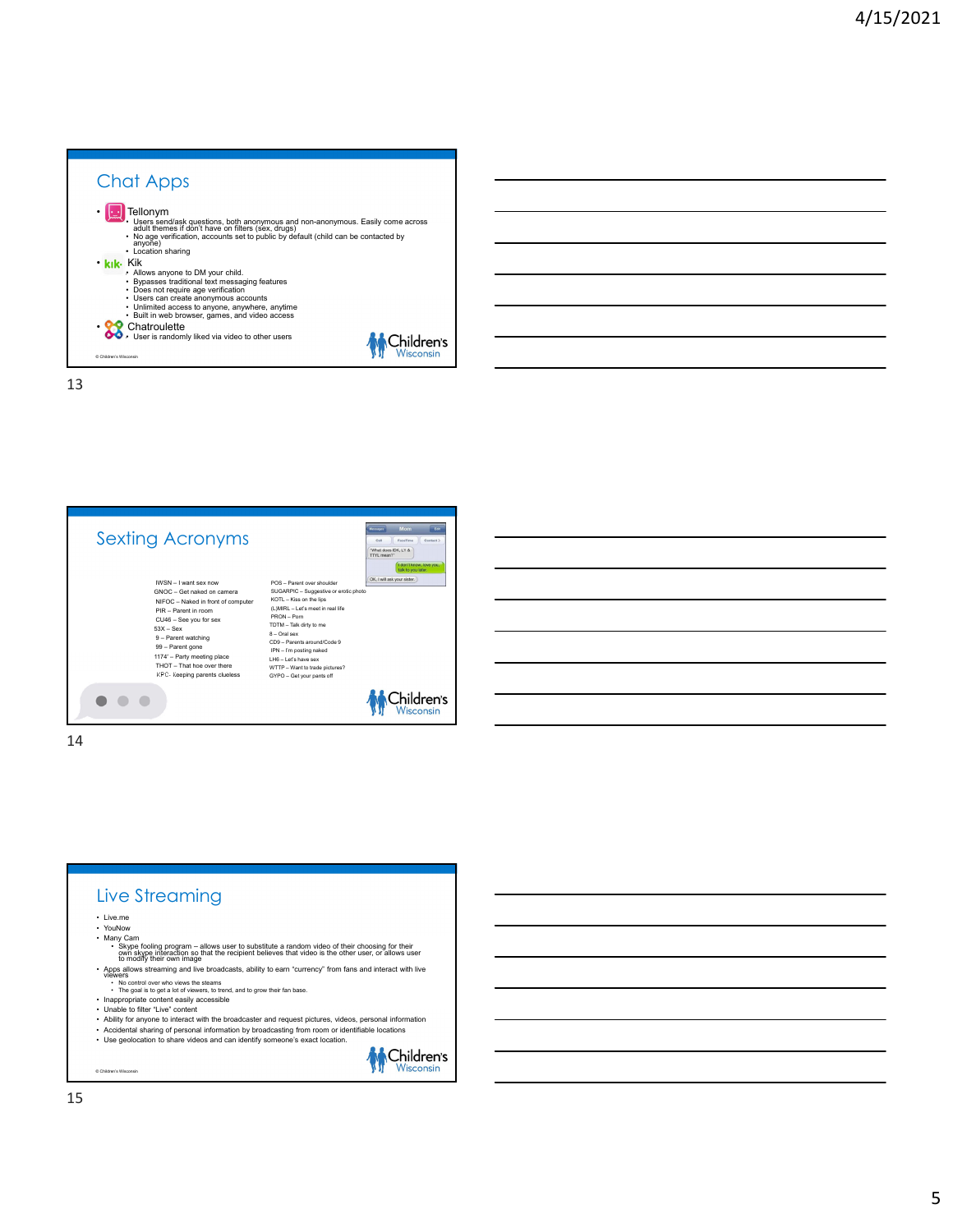





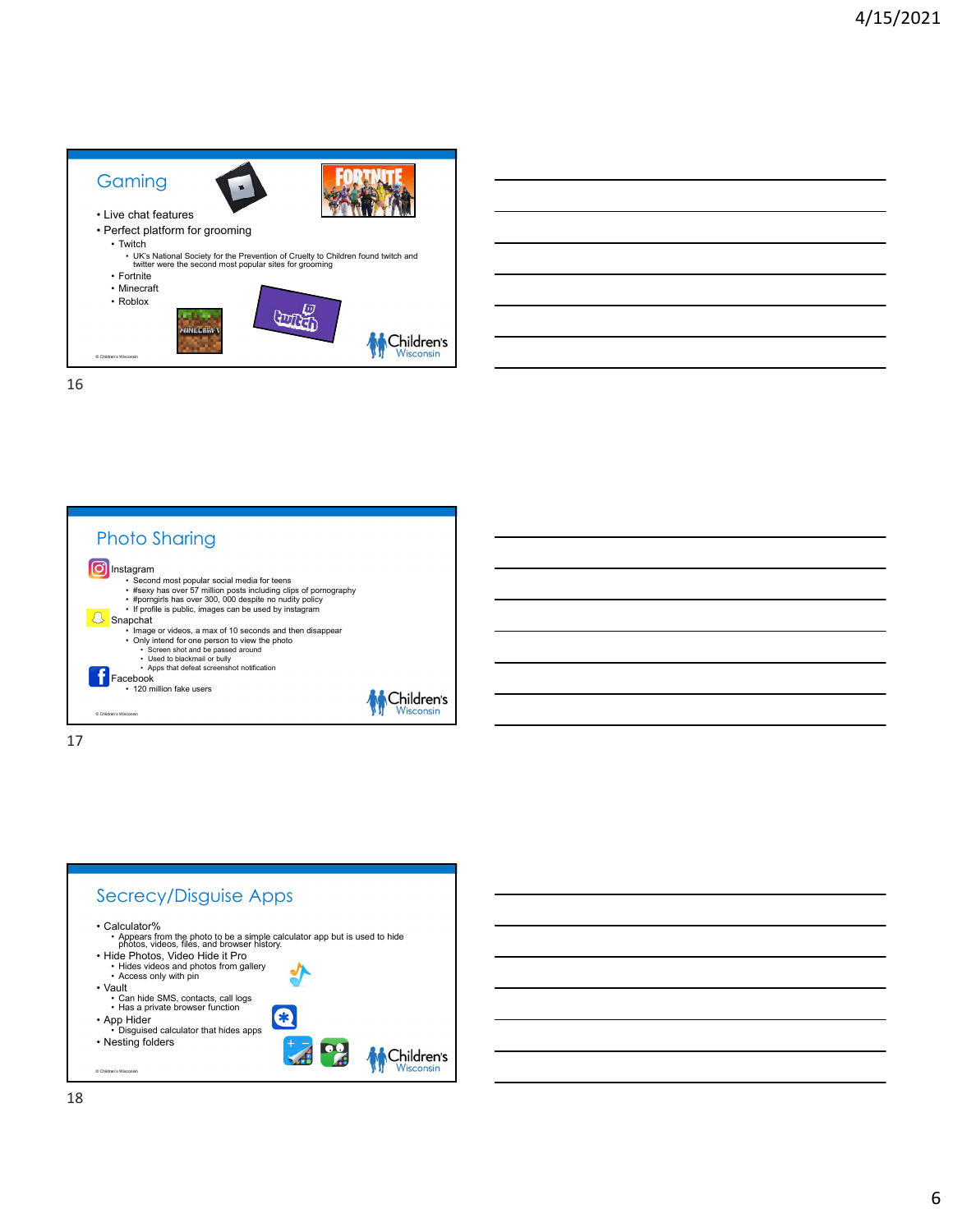## Geo Location and Tagging



- Used by many apps for targeted advertising • Many children's apps are free BECAUSE the user must agree to share geolocation for targeted advertising
- Create a published map of child's whereabouts and daily activities
- Used by meeting and dating apps such as bumble and tinder



19

© Children's Wisconsin

### Child Pornography

• Youtube

© Children's Wisconsin

- Monetized child erotica and child nudity
	- Hundreds of thousands of views and comments from pedophiles • Posted with ads from makeup and gaming companies
- Peer to Peer Distribution
- Give some to get some
	- Increases likelihood that people interested in CP will create CP and also commit contact offenses



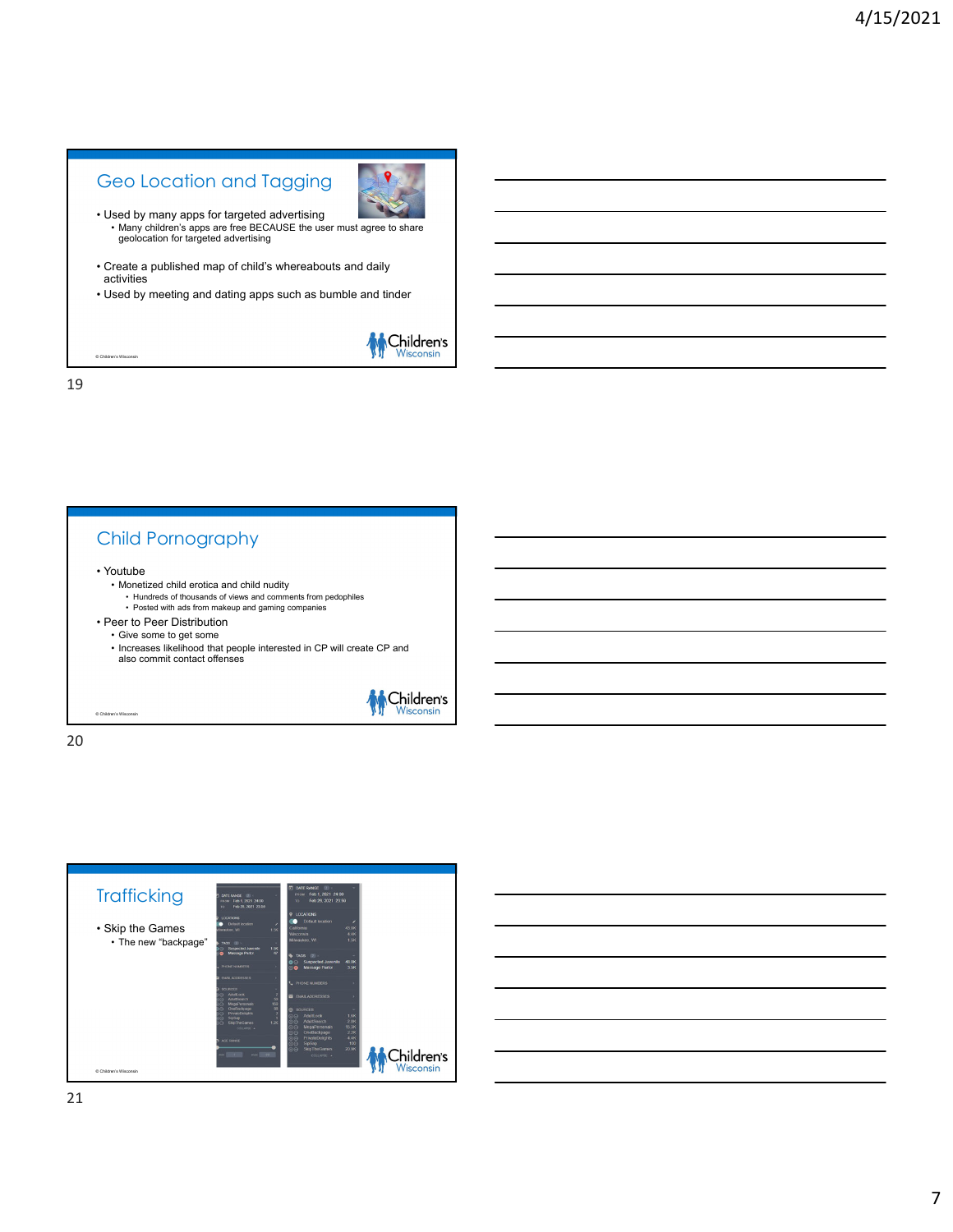#### Case Example

- 10 year old joins kik because she is lonely
- Immediately is contacted by adult stranger out of state
- Stranger offers support
- Eventually asks for pictures (first bikini, then nudes)
- Moves to video chat app where he masturbates to child
- Ongoing online relationship until child is 15 years old
	- Stranger describes fantasy of raping her and tells her he has raped a child with special needs in his neighborhood



Wisco

22

© Children's Wisconsin



23

#### Recommendations for Providers-Older Patient Population • Incorporate sexual exploitation and technology into your practice • Tell me about apps you use, helps develop rapport and open up this dialogue • Has something/one ever made you feel unsafe, hurt, upset, or uncomfortable online? • Body Safety • Sexuality/Sexual Activity**:** When asking about their sexual activity, ask how old/what is the oldest person you wanted to be in a relationship with? Where did you meet them? • <u>Home: </u>Have you ever ran away or not had a place to stay?<br>• <u>Employment: </u>How do you make money? Job? Who do you ask for money<sup>2</sup> Children's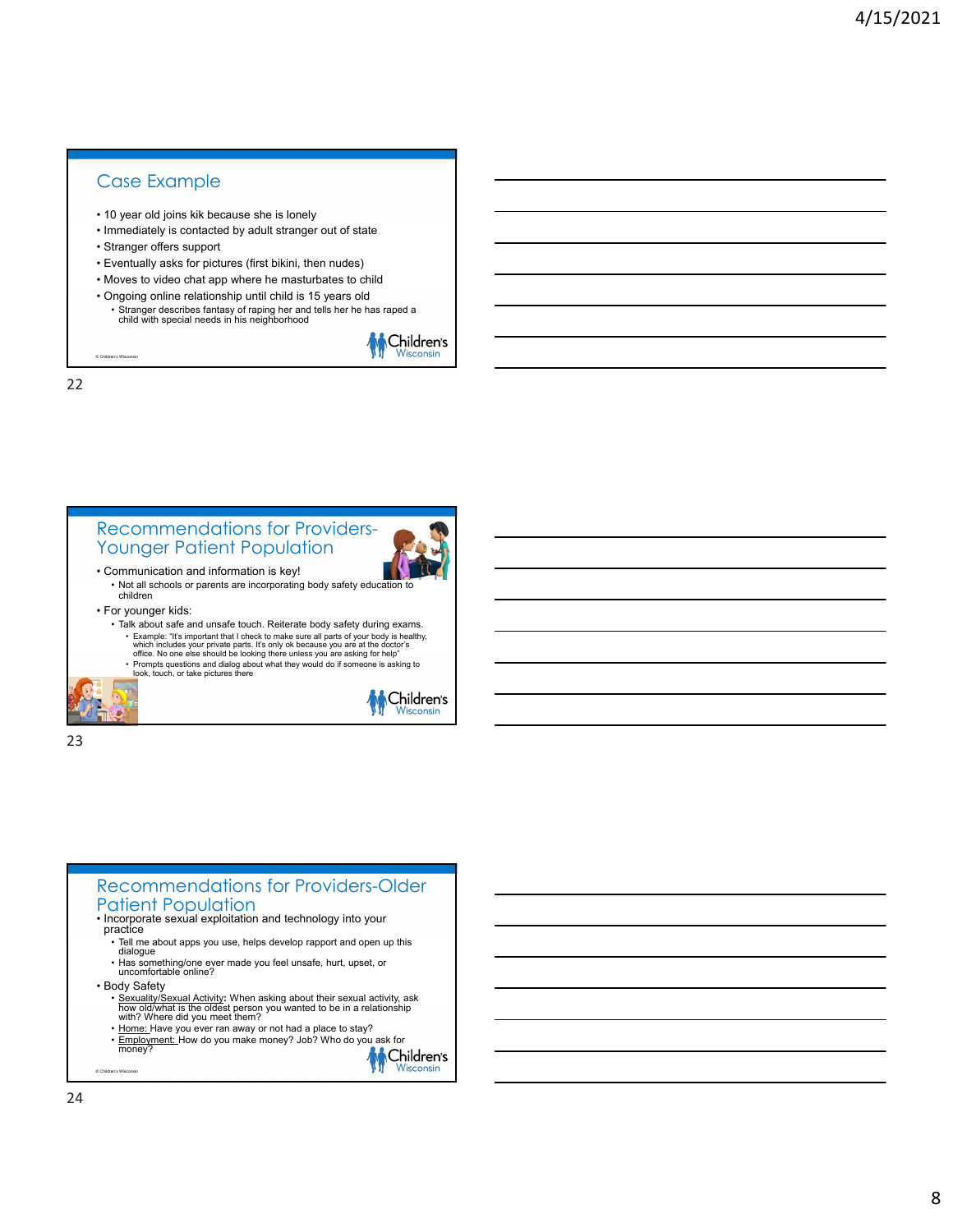#### Recommendations for Providers-Older Patient Population

- Trafficking Screen: We see some young people who engage in sex or sex acts for either money, food, gifts, a place to stay... Do you know anyone like this? Has this ever been your experience?
- Talking to parents of teens and encourage they have conversations too and reassuring teens its ok to talk to their parents/a trusted adult
- Teaching them about healthy and unhealthy relationships



25

© Children's Wisconsin

#### Recommendations for Providers

- Understand the complex nature and ongoing trauma for survivors and provide resources
	- Sexual abuse material, even after "removal" can live indefinitely online as their images can be shared again and again, well into adulthood
	- Victims often live with debilitating fear of recognition in public
	- Trauma does not end with an arrest or conviction
	- Children may present with nightmares, aging/body issues, school issues, identity issues, social anxiety, and sexuality problems



Children's Wisconsir

26

#### Recommendations for Parents

- Avoid oversharing on your own social media: ask children before posting about them (especially teens)
- Devices be used in common areas of the house
- Charge devices at bedtime in common areas away from bedrooms • Set downtime limits
- Kids can evade parental WIFI settings by accessing public WIFI
- Ask youth to teach/show parent there favorite apps on their phone and how they work. If they are hesitant to show one it may be a sign there is inappropriate content on it.<br>• "54% of teens said they would be a lot more worried about social media if<br>۱۰ - hteir parents knew exactly what they were doing online" (Smart Social, 2020)

۷'n Wisco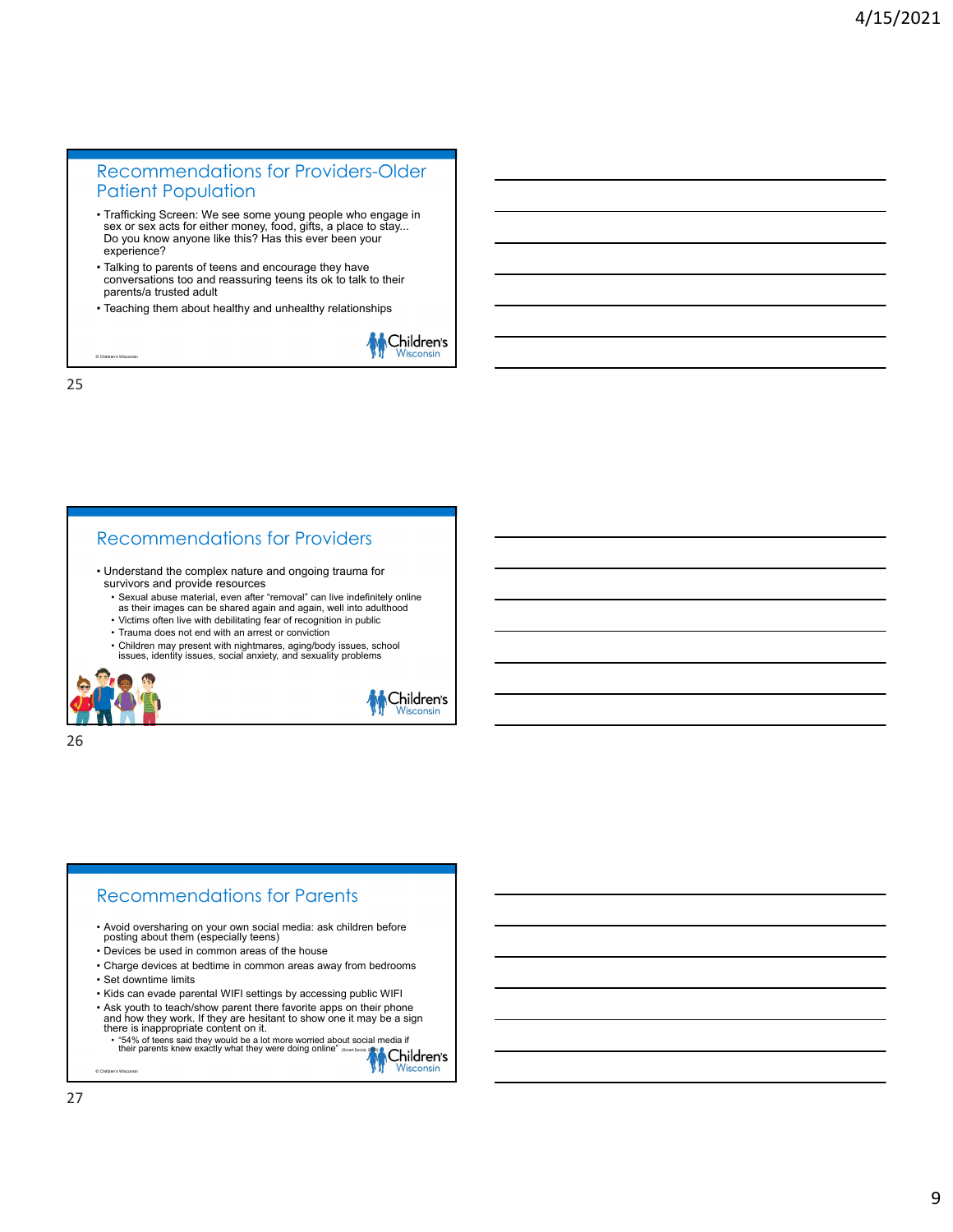

| <u> 1980 - Johann Barbara, martxa alemaniar a</u>                      |  |
|------------------------------------------------------------------------|--|
| the contract of the contract of the contract of the contract of        |  |
| <u> 1989 - Andrea Barbara, Amerikaansk politiker (d. 1989)</u>         |  |
|                                                                        |  |
| <u> 1989 - Jan Samuel Barbara, margaret eta biztanleria (h. 1989).</u> |  |
|                                                                        |  |

#### EXAMPLES OF PARENTAL CONTROL APPS • These do not replace the previous recommendations and conversations with your children • Qustodio • Web Watcher • M Spy • Net Nanny • Family Time • Norton Children's © Children's Wisconsin 29

#### Recommendations for Youth

- Never give personal identifying information to strangers
- Never agree to meet strangers in person
- Predators may appear "too" friendly or empathetic
- Predators stay up to date on the latest trends, music, movies, etc. to appear younger than they are
- They will use fake photos and fake information to appear younger
- Predators will start with simple compliments and may even give gifts to gain trust

**M** Children's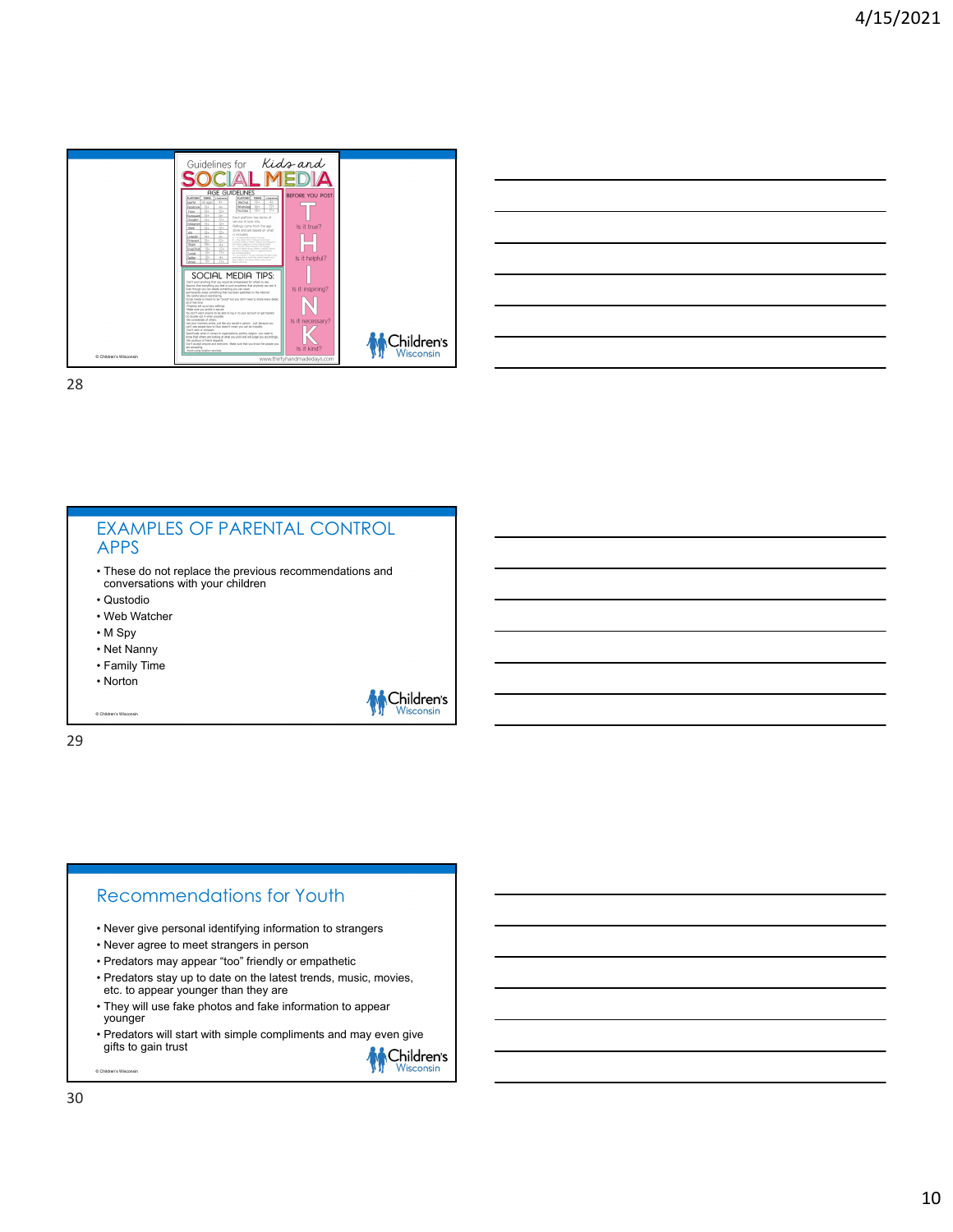# Recommendations for Youth • Warn youth that they could be prosecuted for the images that are distributed (fear based) • Images can follow them or embarrass them, and possibly affect their future (jobs, college, relationships)



31

© Children's Wisconsin

### Trust Triangle or Circle of Safety

• Identify at least 3 adults in different settings (school, daycare, home, sports)



32

### References: kett, Holmes and Walker. (2017) Child Sexual Exploitation: Definition and Guide for Profe<br>Retrieved February 6, 2021 from https://www.rip.org.uk/resources/publications/practice-to-Berrichten (2018), Despite No Nudity Rule, Instagram is Chock Full of Pornography, Forbes.<br>Retrieved on March 1, 2021, from https://www.forbes.com/sites/jonalthan.ben/2014/09/28/despite<br>The no-nudity-rule-instagram is-choc incrimany-ruie-instagram-is-chock-full-of-porno<br>song, Toni. (2016) Kik Messenger: The Danger<br>2021, from https://www.mcafee.com/blogs/com • Ciris, Erhan. (2020). Preventing Child Exploitation on Streaming and Gaming Services. UK National Society for the Prevention of Cruelty to Children. Retrieved on March 15, 2021, from https://medium.com/@4dsight/preventing-child-exploitation-on-streaming-and-gaming-services-<br>- EPCAT, (2016). Terminology Guidelines for the Protection of Children from Sexual Exploitation and<br>- EPCAT, (2016). Terminology G • EPCAT, (n.d.), SECO Manifestations-Live Streaming of Child Sexual Abuse in Real Time. Retrieved<br>Content/uploads/legacy/SECO%20Manifestations\_Live%20streaming%20of%20child%20sexual%<br><u>20abuse%20in%20real-time\_0.pdf</u> M Children's © Children's Wisconsin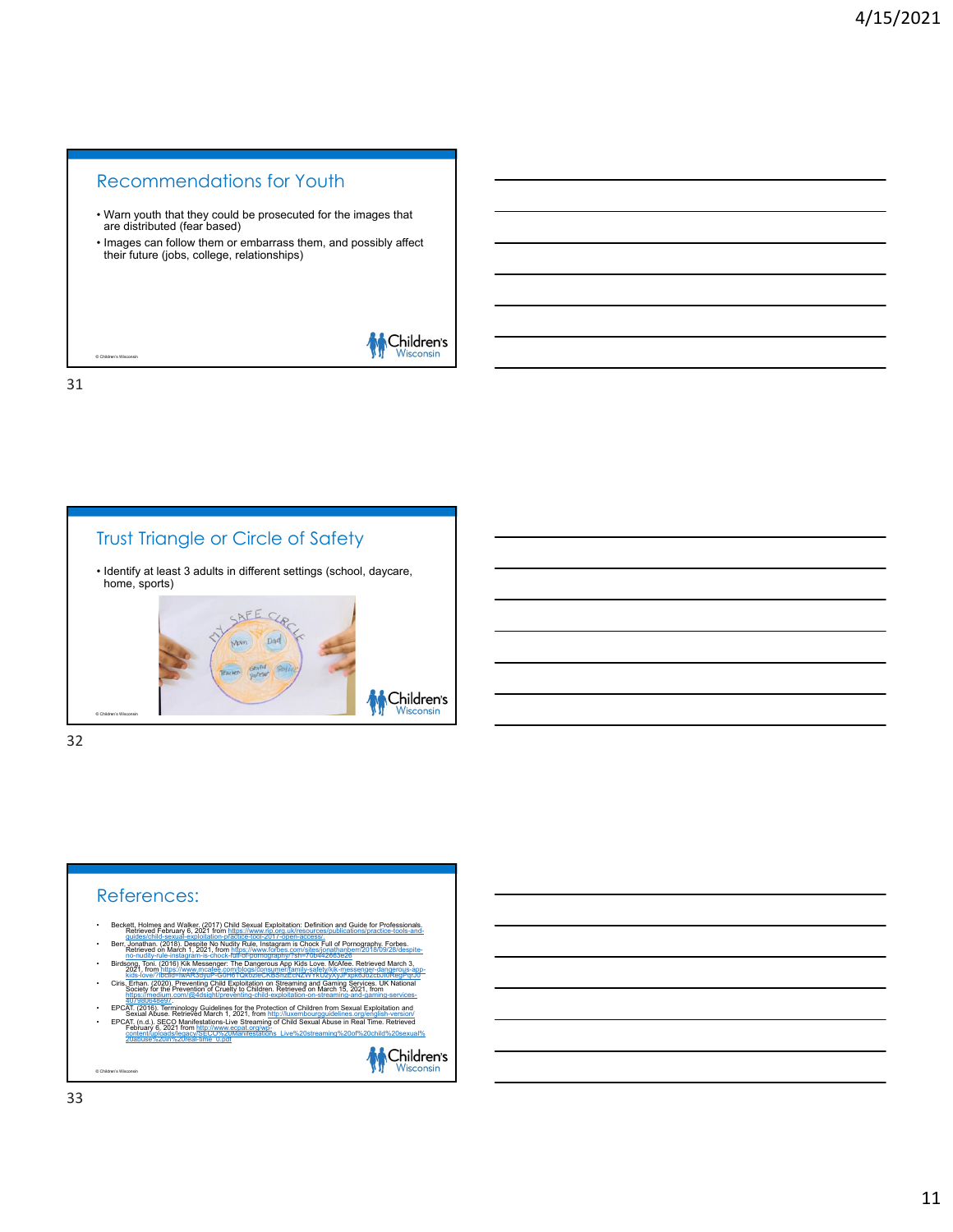